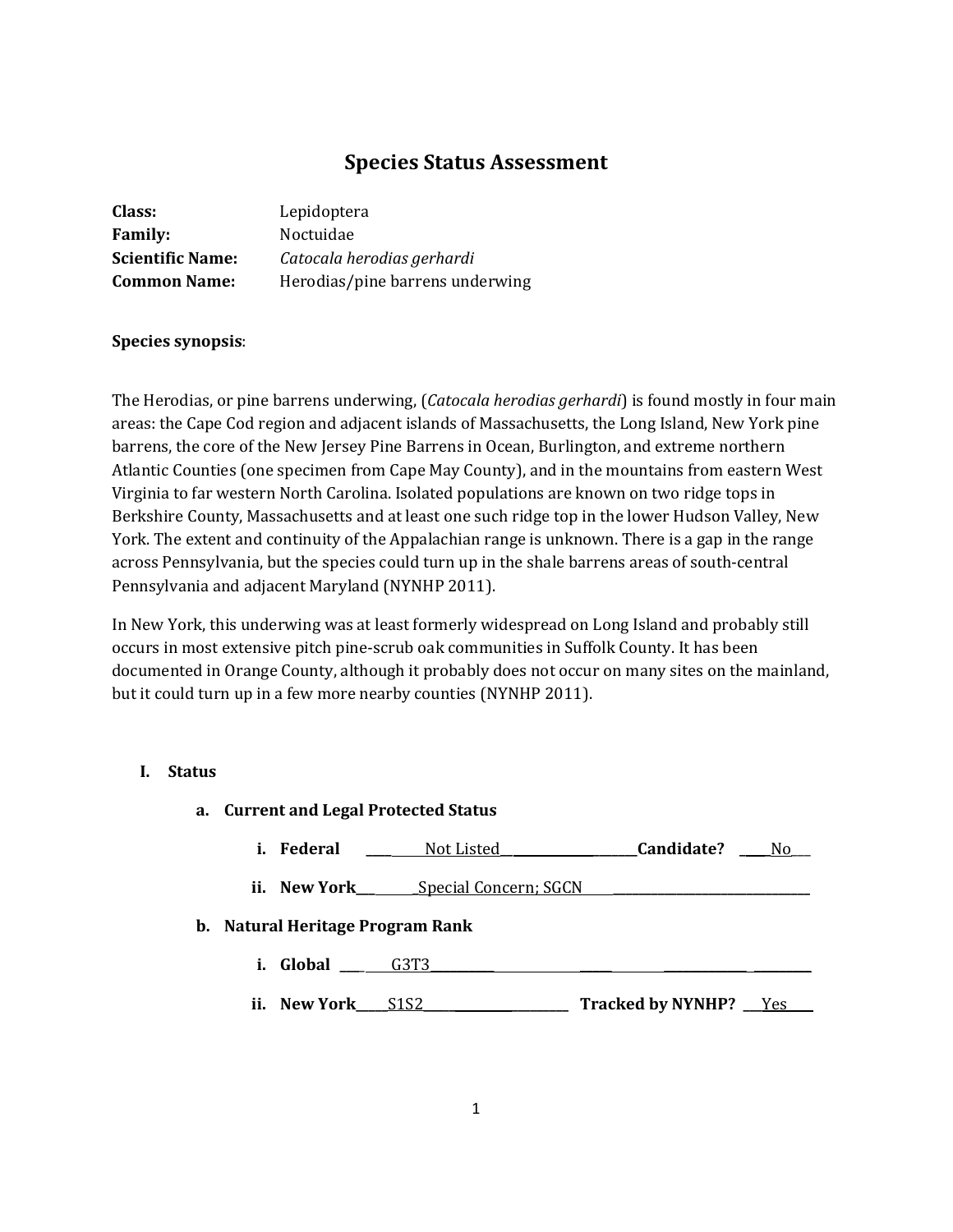## **Other Rank:**

None

# **Status Discussion:**

This species is probably still somewhat widespread on Long Island, but it is unknown how many populations remain there. At least one globally significant occurrence still remains. Similarly, it is possible that additional occurrences could be found in the southeastern mainland counties. There are possibly 5 to 20 populations left in New York, but only two or three of these have been recently documented (NYNHP 2011).

# **II. Abundance and Distribution Trends**

## **a. North America**

| i. Abundance                                                                                                   |
|----------------------------------------------------------------------------------------------------------------|
| ___declining ___increasing ___ <u>X</u> _stable ___unknown                                                     |
| ii. Distribution:                                                                                              |
| ___ declining ____increasing ____ <u>X</u> __stable ____unknown                                                |
|                                                                                                                |
| b. Regional                                                                                                    |
| i. Abundance                                                                                                   |
|                                                                                                                |
| ii. Distribution:                                                                                              |
|                                                                                                                |
| Regional Unit Considered: Mortheast Manual Manual Manual Manual Manual Manual Manual Manual Manual Manual Manu |
| <b>Moderate decline</b>                                                                                        |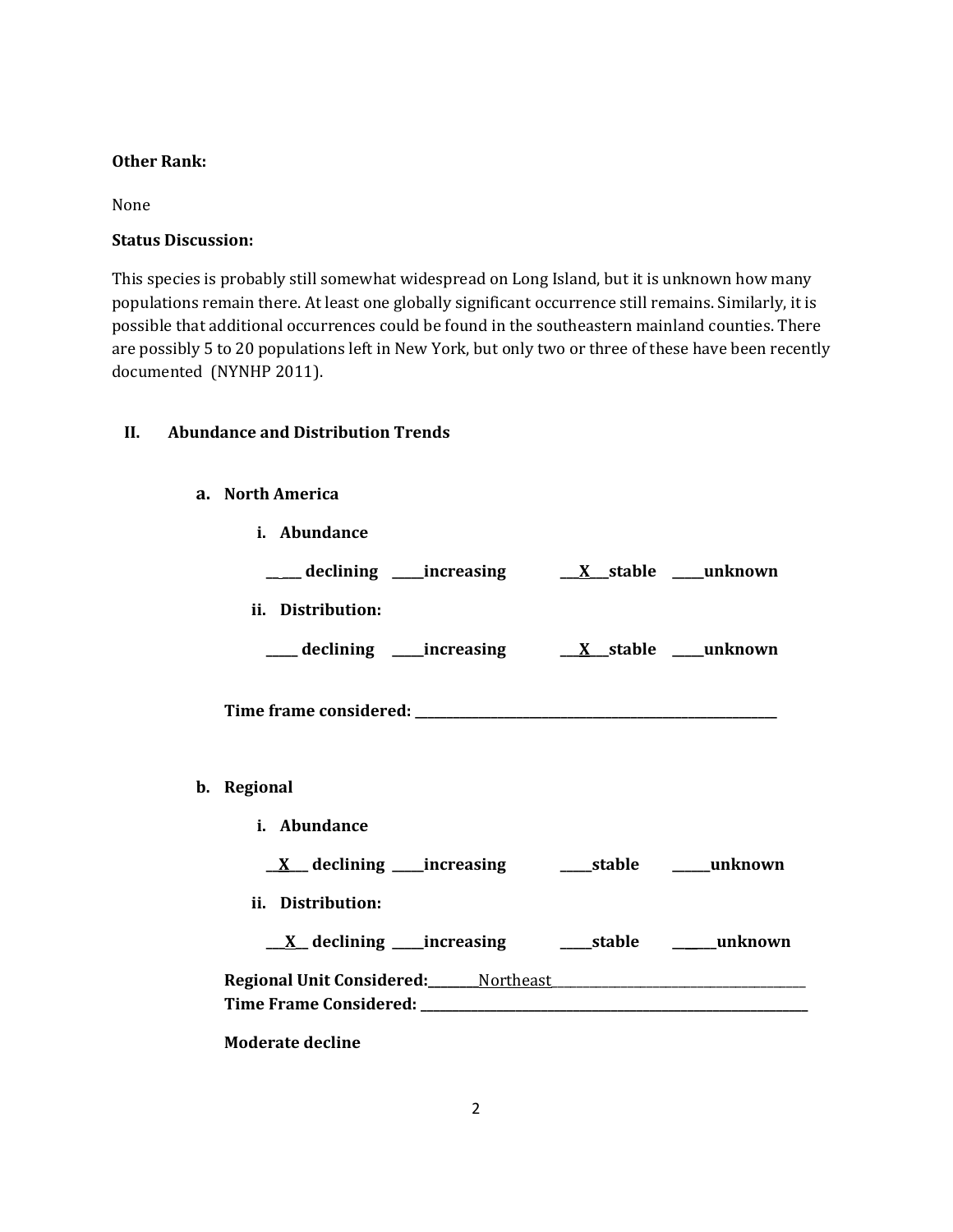**c. Adjacent States and Provinces**

| <b>CONNECTICUT</b>                                                           |             |                |
|------------------------------------------------------------------------------|-------------|----------------|
| i. Abundance<br>ii. Distribution:                                            |             |                |
|                                                                              |             |                |
|                                                                              |             |                |
| Moderate decline                                                             |             |                |
|                                                                              |             |                |
| i. Abundance                                                                 |             |                |
|                                                                              |             |                |
| ii. Distribution:                                                            |             |                |
|                                                                              |             |                |
|                                                                              |             |                |
| <b>NEW JERSEY</b>                                                            | Not Present | No data ______ |
| i. Abundance<br>___ declining ____increasing ____ <u>X_stable __</u> unknown |             |                |
| ii. Distribution:                                                            |             |                |
| ___ declining ____increasing ____ <u>X_stable __</u> _unknown                |             |                |
|                                                                              |             |                |
|                                                                              |             |                |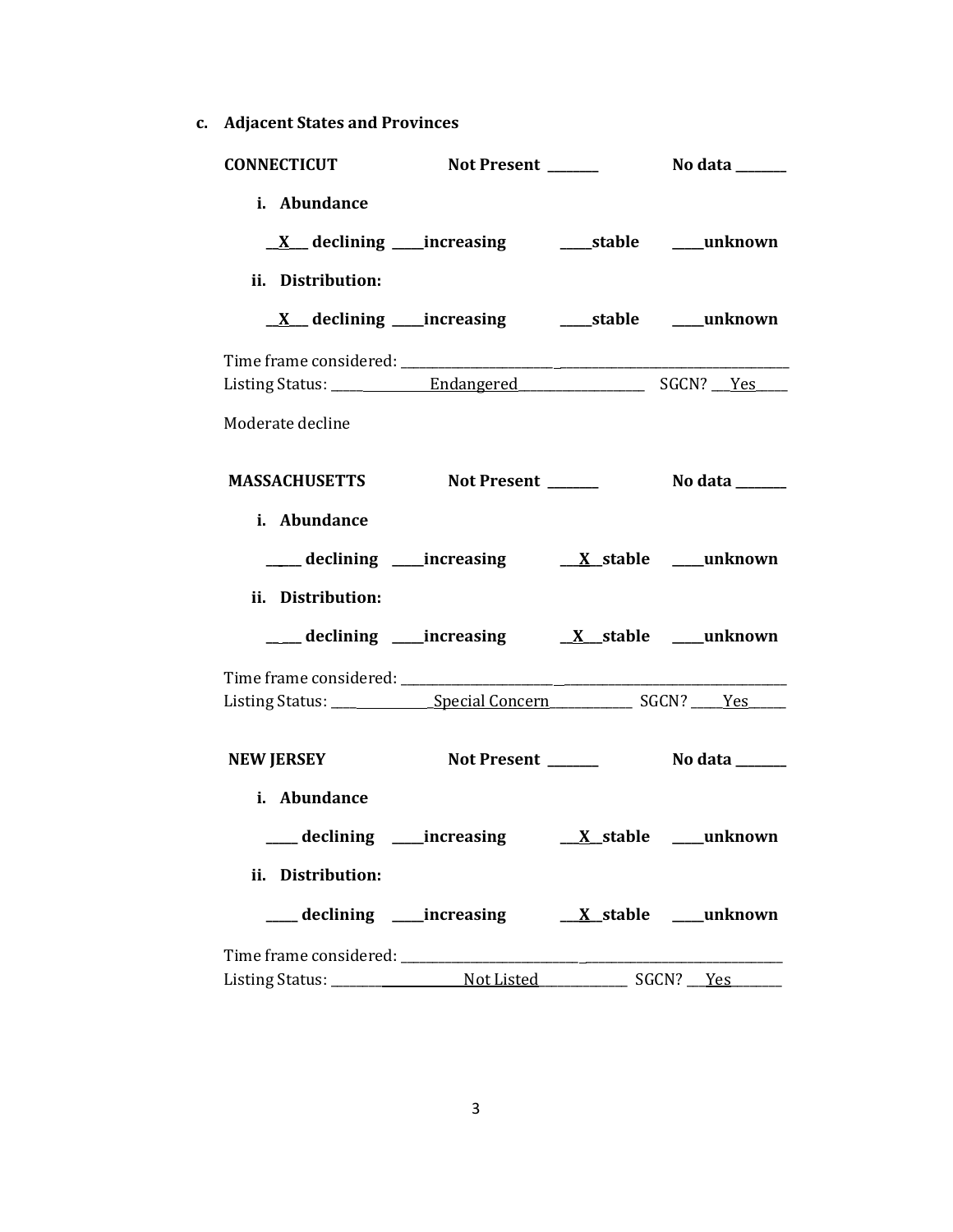| <b>ONTARIO</b>      | Not Present $X_{-}$      | No data $\_\_\_\_\_\_\_\_\_\_\_\_\$ |
|---------------------|--------------------------|-------------------------------------|
| <b>PENNSYLVANIA</b> | Not Present $X_{-}$      | No data ______                      |
|                     |                          |                                     |
| <b>QUEBEC</b>       | Not Present $X_{-}$      | No data $\_\_\_\_\_\_\_\_\_\_\_\_\$ |
| <b>VERMONT</b>      | Not Present $\mathbf{X}$ | No data $\qquad \qquad$             |
| d. NEW YORK         |                          | No data $\_\_$                      |
| <i>i.</i> Abundance |                          |                                     |
|                     |                          |                                     |
| ii. Distribution:   |                          |                                     |
|                     |                          |                                     |
|                     |                          |                                     |

# **Monitoring in New York.**

None

## **Trends Discussion:**

Short-term trends indicate that the population is stable. Long-term trends indicate that the population has undergone a substantial to large decline of 50% to 90% (NYNHP 2011).

A North America/regional map is not available. Distribution data for U.S. states and Canadian provinces is known to be incomplete or has not been reviewed for this taxon.

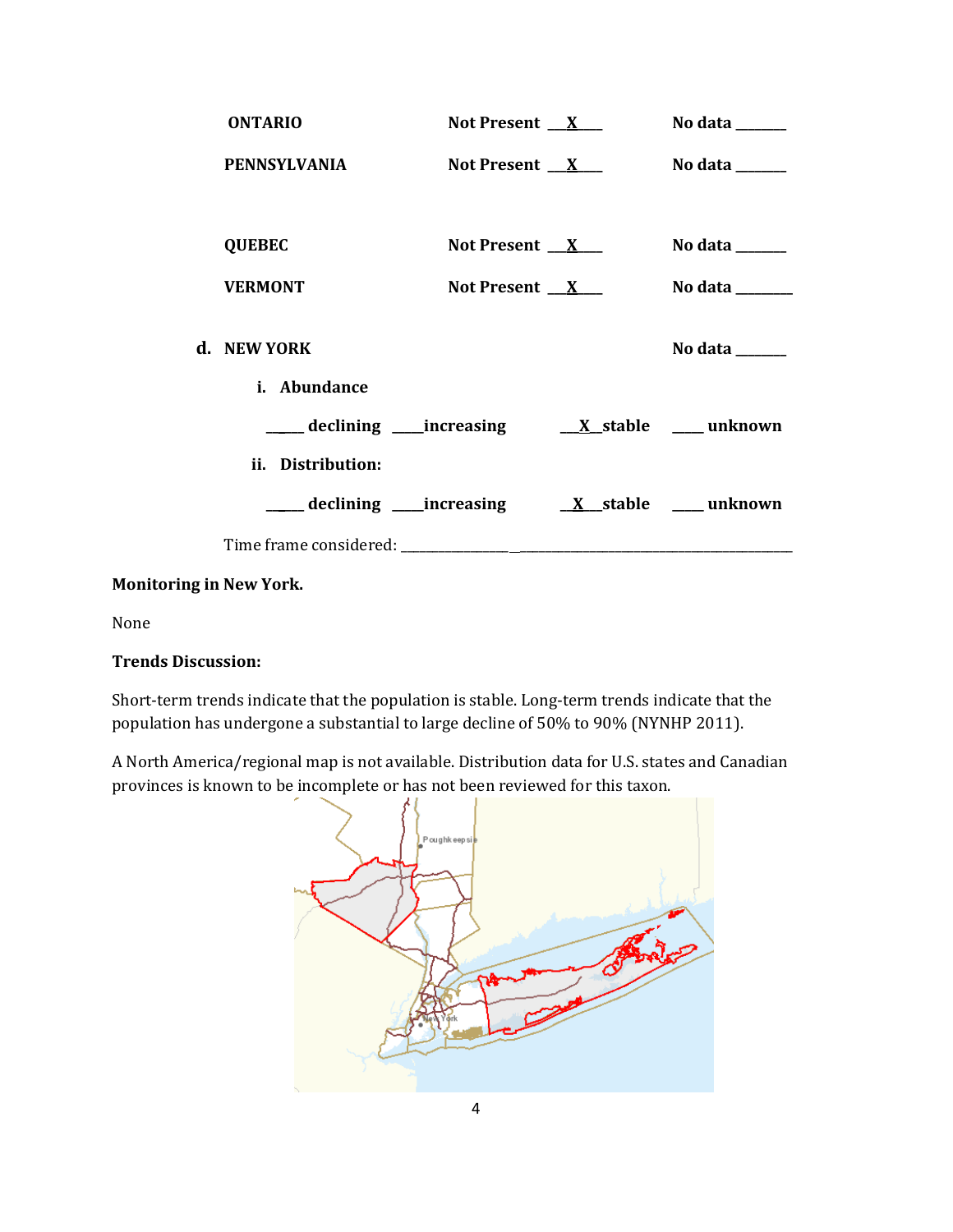**Figure 1**. Occurrence of the pine barrens underwing in New York (New York Nature Explorer 2009).

#### **III. New York Rarity, if known:**

| <b>Historic</b>                                 | # of Animals | # of Locations | % of State |
|-------------------------------------------------|--------------|----------------|------------|
| prior to 1970<br>prior to 1980<br>prior to 1990 |              |                |            |
| Details of historic occurrence:                 |              |                |            |
| No historic occurrence records available.       |              |                |            |
| <b>Current</b>                                  | # of Animals | # of Locations | % of State |
|                                                 |              | 2 counties     |            |

## **Details of current occurrence:**

Orange County — 1993

# Suffolk County — 2007

It is uncertain how many occurrences are on Long Island and also difficult to define them there. This species has recently been collected on a ridge top pine barren in Orange County and probably will be found slightly more widely there. Any hill top with abundant scrub oak on a few hundred acres could potentially have this species, although most probably do not. Southeastern New York is somewhat peripheral to the main range and the species has never been collected in Pennsylvania or as far north as Albany. It has however turned up on a few similar sites in western New England. The New York Natural Heritage Program estimates 6-80 elemental occurrences (EOs) in New York.

# **New York's Contribution to Species North American Range:**

| <b>Distribution</b> (percent of NY where species occurs) |           | <b>Abundance</b> (within NY distribution) |  |
|----------------------------------------------------------|-----------|-------------------------------------------|--|
| X                                                        | $0 - 5%$  | abundant                                  |  |
|                                                          | $6 - 10%$ | common                                    |  |
|                                                          | 11-25%    | fairly common                             |  |
|                                                          | 26-50%    | X uncommon                                |  |
|                                                          | >50%      | rare                                      |  |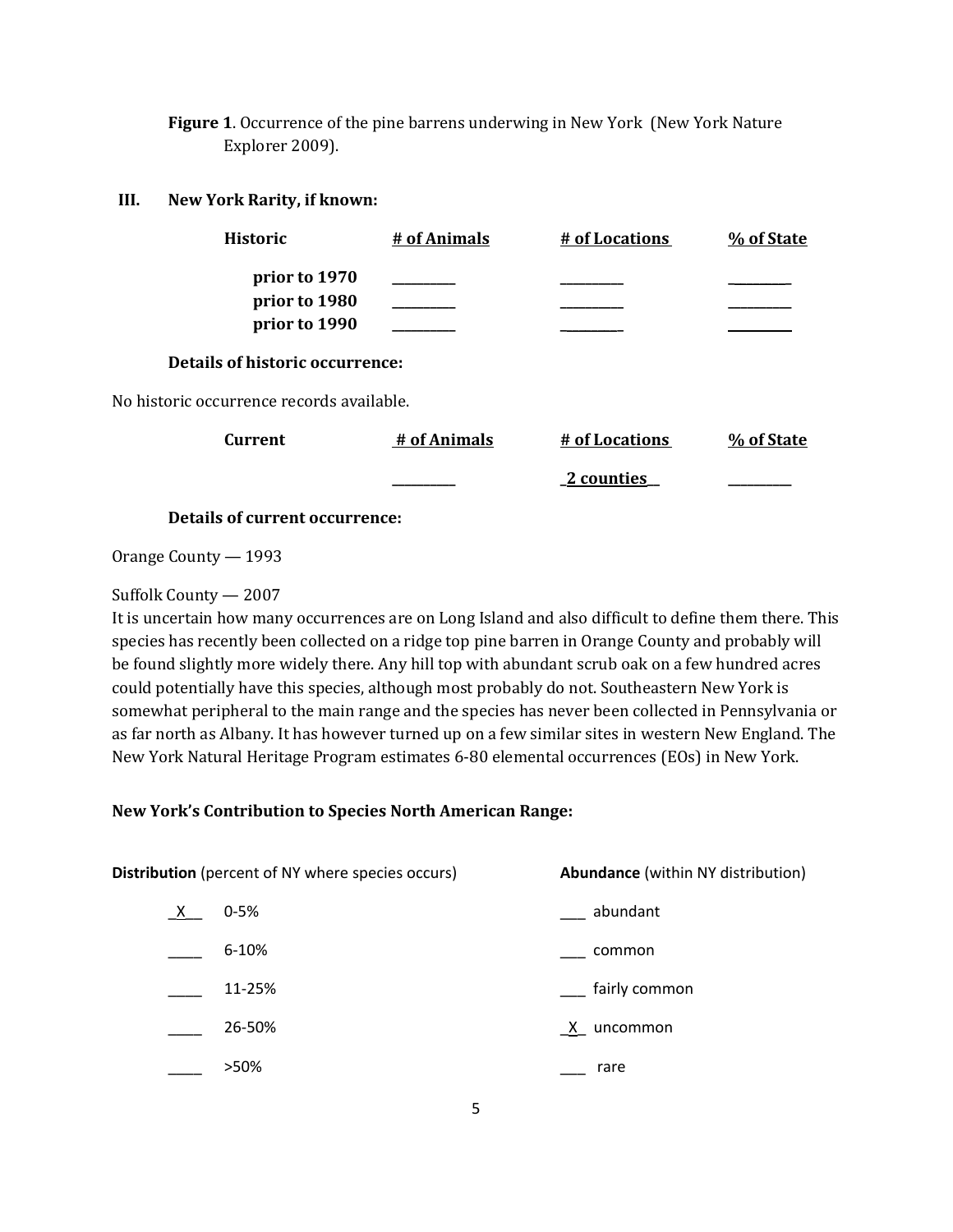**NY's Contribution to North American range**

- $\frac{1}{2}$  0-5%
- $\frac{6-10\%}{2}$
- $X$  11-25%
- \_\_\_\_ 26-50%
- \_\_\_\_ >50%

**Classification of New York Range**

**\_\_X\_\_ Core**

**\_\_\_\_\_ Peripheral**

**\_\_\_\_\_ Disjunct**

**Distance to core population:**

**\_\_\_\_\_\_\_\_\_\_\_\_\_**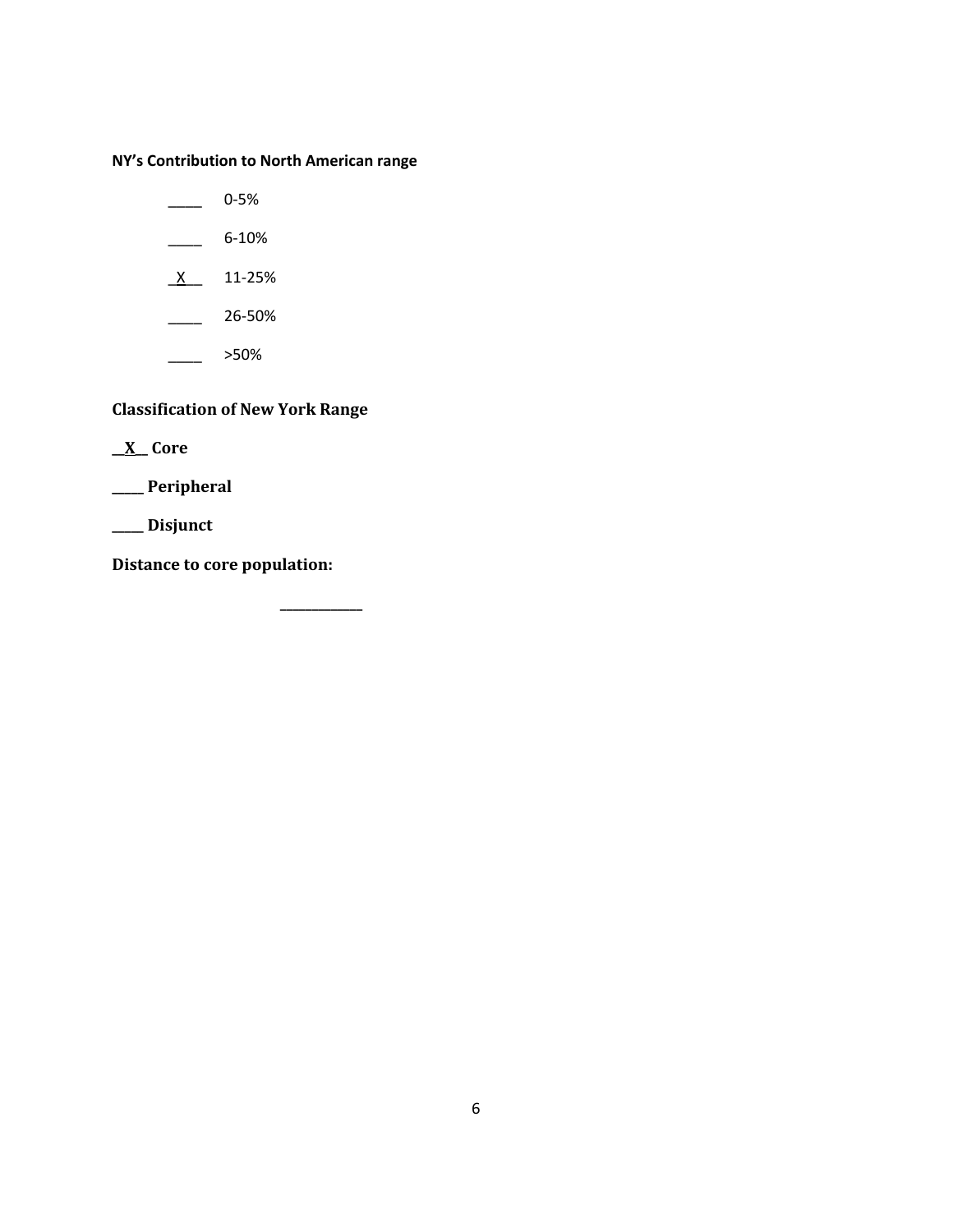# **IV. Primary Habitat or Community Type:**

- 1. Pine barrens
- 2. Oak-pine forest

# **Habitat or Community Type Trend in New York:**

| Declining<br>$\mathbf{X}$  | <b>Stable</b> | <b>Increasing</b> | Unknown            |
|----------------------------|---------------|-------------------|--------------------|
|                            |               |                   |                    |
| <b>Habitat Specialist?</b> |               | X Yes             | No                 |
| <b>Indicator Species?</b>  |               | Yes               | No<br>$\mathbf{X}$ |

## **Habitat Discussion:**

This species is exclusively found in pitch pine-scrub oak communities, usually on sand, but sometimes on acidic rocks in the lower Hudson Valley. In some other parts of the range there may be few enough pitch pines that sites could be considered shrublands rather than wooded (NYNHP 2009).

# **V. New York Species Demographics and Life History**

**\_\_\_X\_\_\_ Breeder in New York**

**\_\_X\_\_\_ Summer Resident**

**\_\_X\_\_\_ Winter Resident**

**\_\_\_\_\_ Anadromous**

**\_\_\_\_\_ Non-breeder in New York**

- **\_\_\_\_\_ Summer Resident**
- **\_\_\_\_\_ Winter Resident**
- **\_\_\_\_\_ Catadromous**
- **\_\_\_\_\_ Migratory only**

**\_\_\_\_\_Unknown**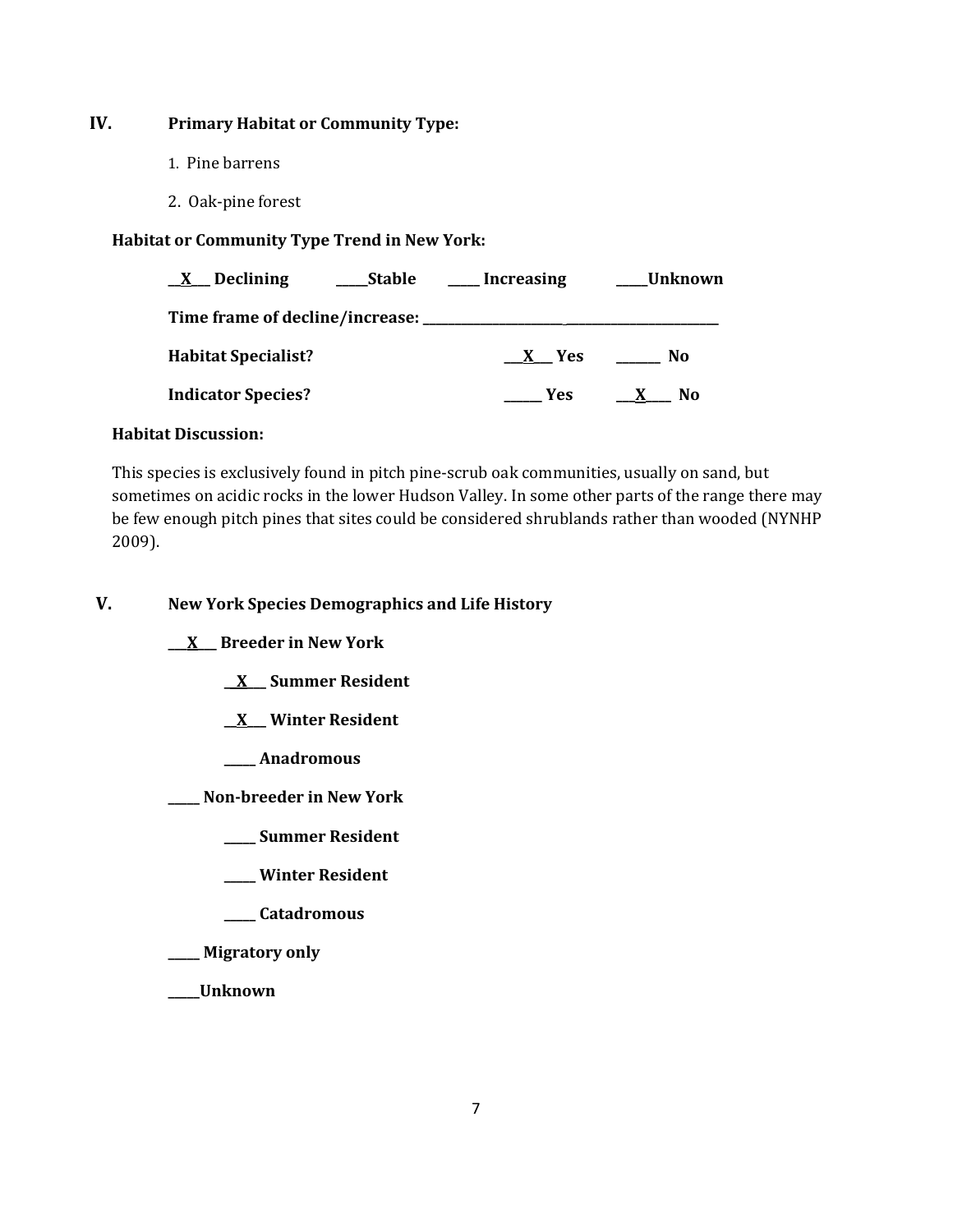## **Species Demographics and Life History Discussion:**

The eggs of the pine barrens underwing hatch near the time when the new growth of the host plant begins to expand. A date has not been described for New York but this is in April or early May in New Jersey. The larval and pupal stages both last approximately one month. Adults appear sometime in July in most places, and those from coastal Massachusetts are often fresh in late July (Schweitzer and Wagner 2011).

Adult moths fly in July and August. Eggs are laid on the stems of scrub oak (*Quercus ilicifolia*), where they overwinter until hatching in early spring. Larvae feed on the catkins and new leaves of scrub oak and pupate in June (Nelson 2007).

Adult, especially males, are highly attracted to black lights, but mostly after midnight. Few adults have been attracted to bait, and these are usually within two hours after sunset. Adults have rarely been found in the daytime, but they apparently rest on the ground under trailing pine branches or at the base of oak bushes (Schweitzer and Wagner 2011).

# **VI. Threats:**

The threats are difficult to assess since some habitats are more management dependent than others. This species should do well with any reasonable fire management program as long as the entire habitat is not burned at once. However, wild fires that could consume the entire occupied habitat are a threat, especially on ride tops and in small isolated habitats. Gypsy moth (*Lymantria dispar*) spraying could be a threat. It would be with chemical biocides and potentially would be with Bt (*Bacillus thuringiensis*- a bacterial biological control used on gypsy moth caterpillars). The closely related scarlet underwing (*Catocala coccinata*) is very sensitive to Bt, but many Catocala are not (Peacock et al. 1998). However, unusually early defoliation, before about 10 June, of scrub oaks on hilltops and ridges could itself annihilate a population (Schweitzer 2004).

Other threats include habitat loss, invasion by exotic plants, introduced generalist parasitoids, offroad vehicles, and light pollution (Nelson 2007).

# **Are there regulatory mechanisms that protect the species or its habitat in New York?**

**\_\_\_X\_\_\_ No \_\_\_\_\_ Unknown**

**\_\_\_\_\_\_ Yes**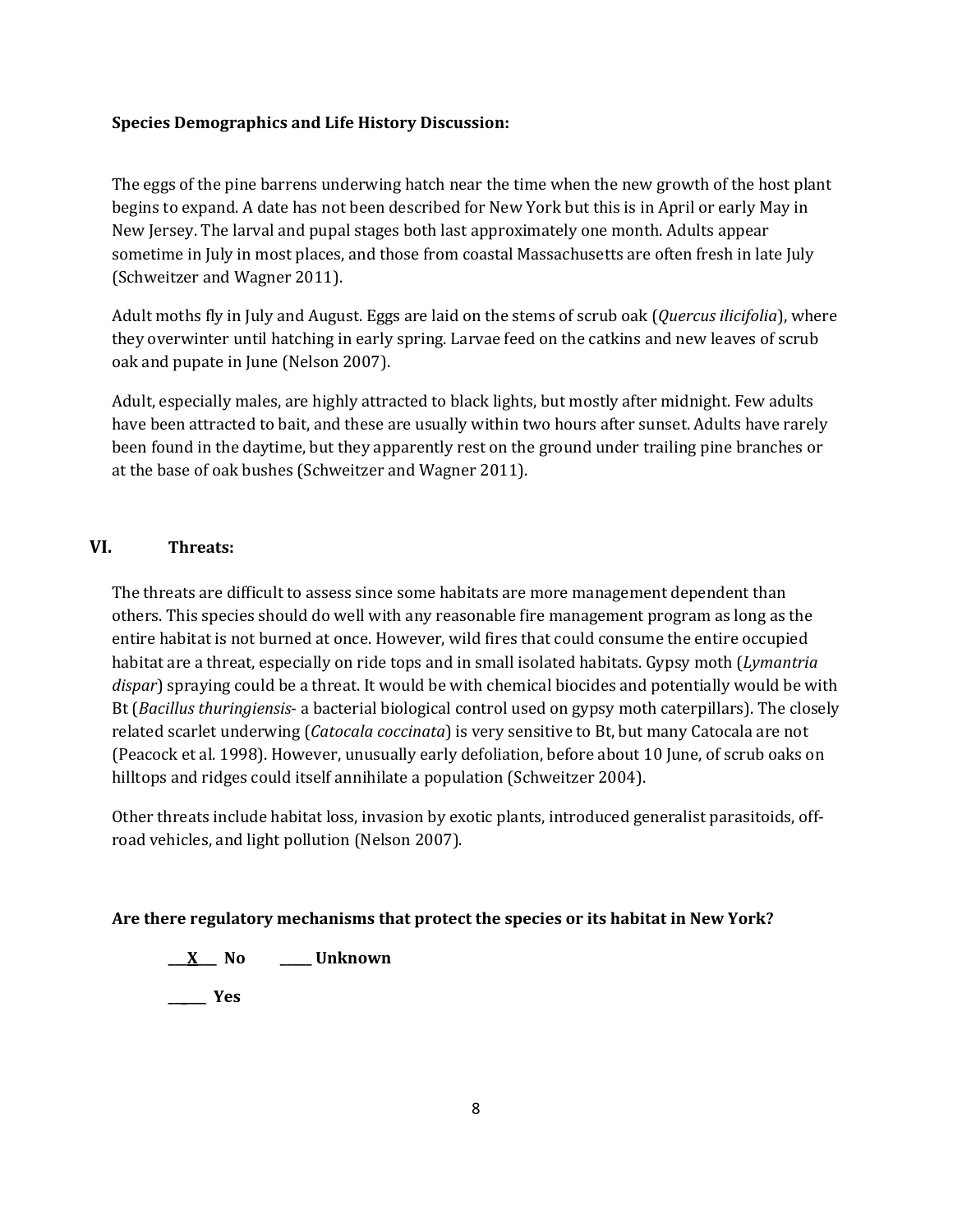# **Describe knowledge of management/conservation actions that are needed for recovery/conservation, or to eliminate, minimize, or compensate for the identified threats:**

Substantial refugia are needed when fires burn the habitat, since survival in burned areas is minimal. Habitats supporting this species should be protected from gypsy moth spraying. However, if severe defoliation is likely before about 10 June, then starvation is a risk and it might be prudent to use Bt to reduce defoliation on a portion of the habitat. Starvation of the entire brood is possible if all of the scrub oak foliage is consumed during May. Such early defoliation is not common and is unlikely to occur widely on coastal barrens, but it can occur on outcrops and ridge tops. It is unlikely Bt would kill all of the larvae, but it seems likely it would kill a majority of them (New York Natural Heritage Program 2011).

It would be useful to know how sensitive larvae are to Bt and exactly when most of the larvae finish feeding, so that risks from starvation as compared to Bt applications could be better evaluated in severe gypsy moth outbreaks (New York Natural Heritage Program 2011).

| <b>Conservation Actions</b>    |                                      |  |
|--------------------------------|--------------------------------------|--|
| <b>Action Category</b>         | Action                               |  |
| Law and Policy                 | Policies and Regulations             |  |
| <b>Education and Awareness</b> | Awareness & Communications           |  |
| Land/Water Protection          | Site/Area Protection                 |  |
| Land/Water Protection          | Resource/Habitat Protection          |  |
| Land/Water Management          | Site/Area Management                 |  |
| Land/Water Management          | Invasive/Problematic Species Control |  |
| Land/Water Protection          | Site/Area Protection                 |  |

Conservation actions following IUCN taxonomy are categorized in the table.

The Comprehensive Wildlife Conservation Strategy (NYSDEC 2005) includes recommendations for the following actions for other moths, and for Herodias underwing in particular.

#### **Easement acquisition:**

Where appropriate, acquire easements to promote moth protection and conservation. **Fact sheet:**

Create fact sheets covering moths.

#### **Habitat management:**

Determine best management regime for moth species, including fire and other forms of management.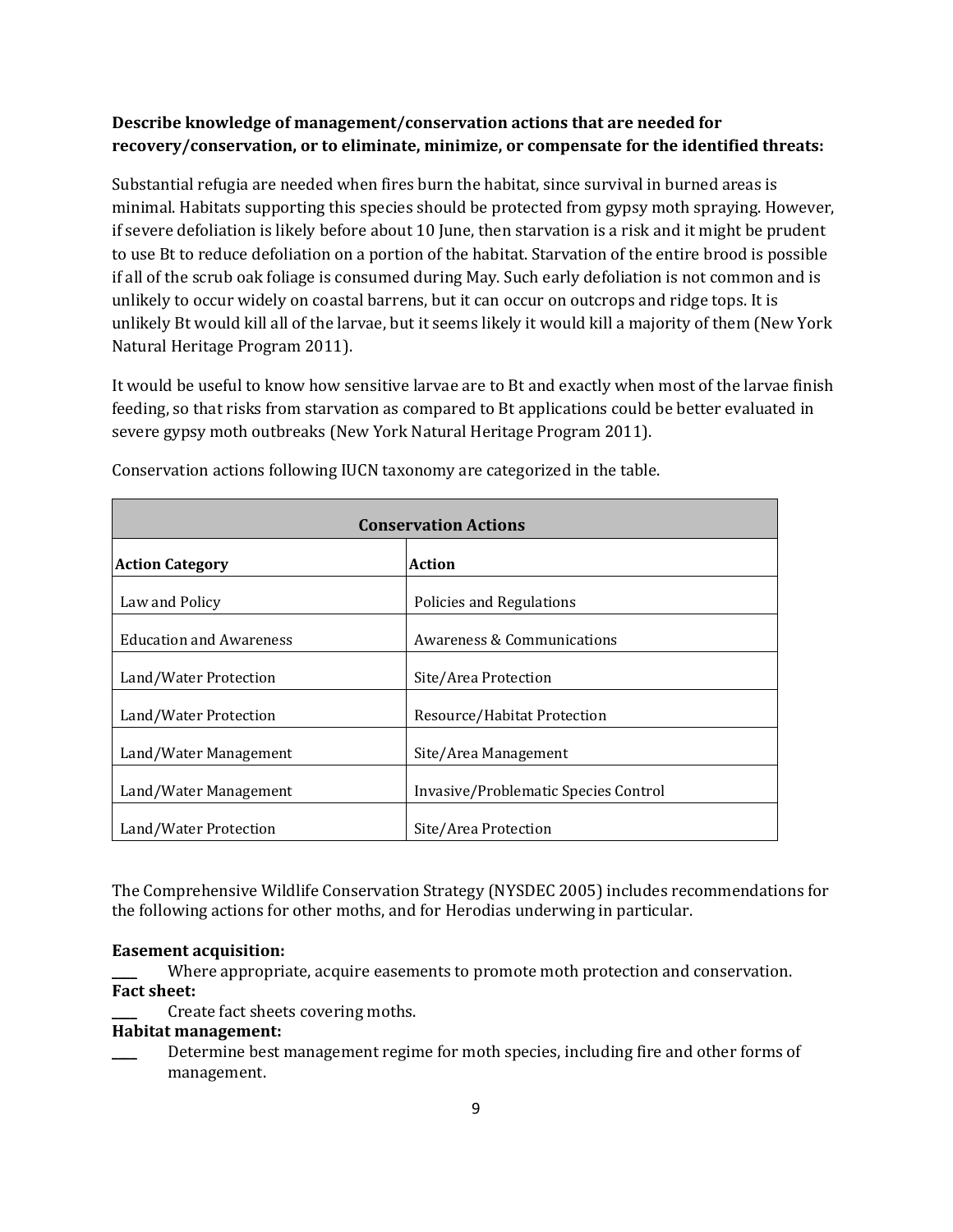#### **Habitat monitoring:**

- Develop standardized measures of habitat parameters for each species of listed moth.
- \_\_\_\_ Investigate threats to food and host plants.
	- Monitor land development projects.

# **Habitat research:**

- Examine role of light pollution as threat to moths.
- Determine host/ food plant.

#### **Life history research:**

- Investigate the metapopulation dynamics of those species which warrant it.
- Examine role of introduced parasites and predators in threats to moths.

#### **Other action:**

- Develop standard definition of what is needed for "viable" populations of moths.
- Research the role of pesticide use in threats to moths.

# **Population monitoring:**

- Inventory of species within historical range.
- Develop standardized survey protocols for moths.

#### **Private fee acquisition:**

Where appropriate, encourage/assist private entities to acquire land for moth protection and conservation.

#### **State fee acquisition:**

Where appropriate, acquire land essential to moth protection and conservation.

#### **State land unit management plan:**

\_\_\_\_ Incorporate needs of moths into state land management plans.

# **VII. References**

- NatureServe. 2012. NatureServe Explorer: An online encyclopedia of life [web application]. Version 7.1. NatureServe, Arlington, Virginia. <http://www.natureserve.org/explorer>. Accessed 7 January2013.
- Nelson, M.W. 2007. Massachusetts rare species fact sheets. Massachusetts Division of Fisheries & Wildlife, Westborough, MA.

<http://www.mass.gov/dfwele/dfw/nhesp/species\_info/fact\_sheets.htm>. Accessed 7 January 2013.

- New York State Department of Environmental Conservation (NYSDEC). 2009. New York Nature Explorer. <http://www.dec.ny.gov/natureexplorer/app/>. Accessed 7 January 2013.
- New York Natural Heritage Program (NYNHP). 2011. Online Conservation Guide for *Catocala herodias gerhardi*. < http://www.acris.nynhp.org/guide.php?id=8049>. Accessed 7 January 2013.